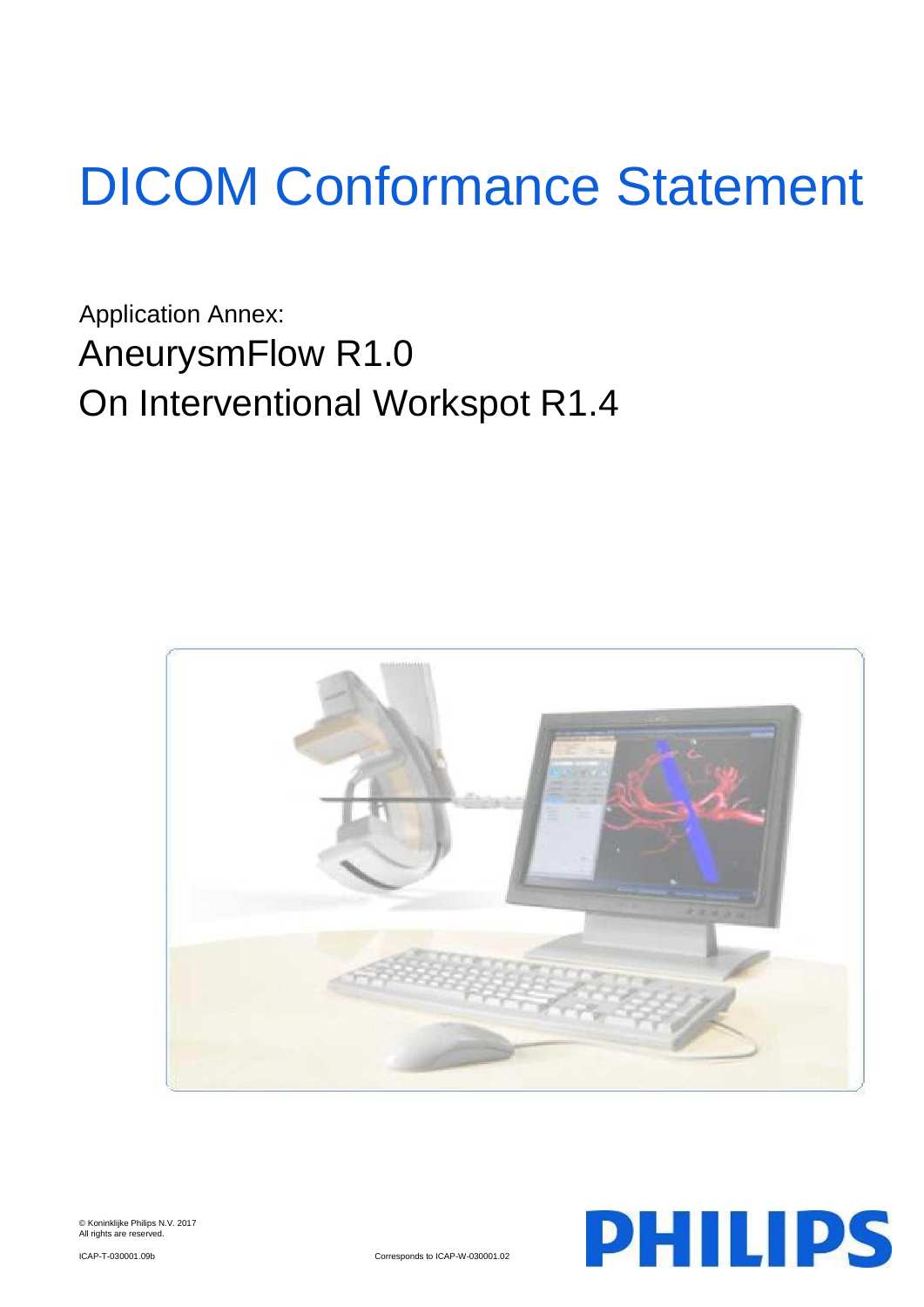**Issued by:** Philips Medical Systems Nederland BV, a Philips Healthcare company,

P.O. Box 10.000 5680 DA Best The Netherlands

Email: [dicom@philips.com](mailto:dicom@philips.com) Internet[: http://www.healthcare.philips.com/main/about/connectivity/](http://www.healthcare.philips.com/main/about/connectivity/)

Document Number: ICAP-PF.0020401 Date: 10-Jan-2017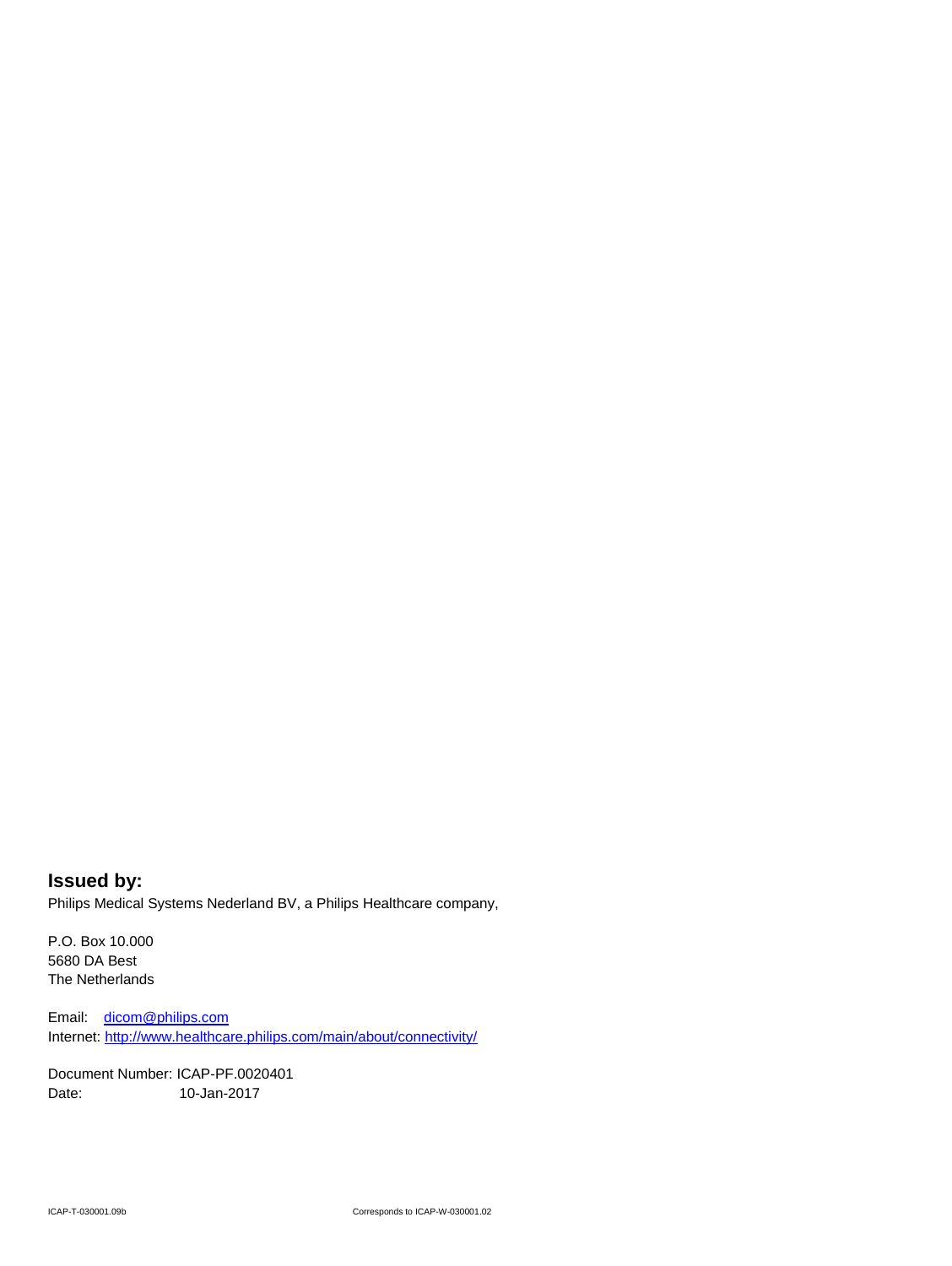# **Table of Contents**

| 1.1.    |  |
|---------|--|
| 1.2.    |  |
| 2.      |  |
| 2.1.    |  |
|         |  |
|         |  |
|         |  |
| 2.1.2.1 |  |
| 2.1.2.2 |  |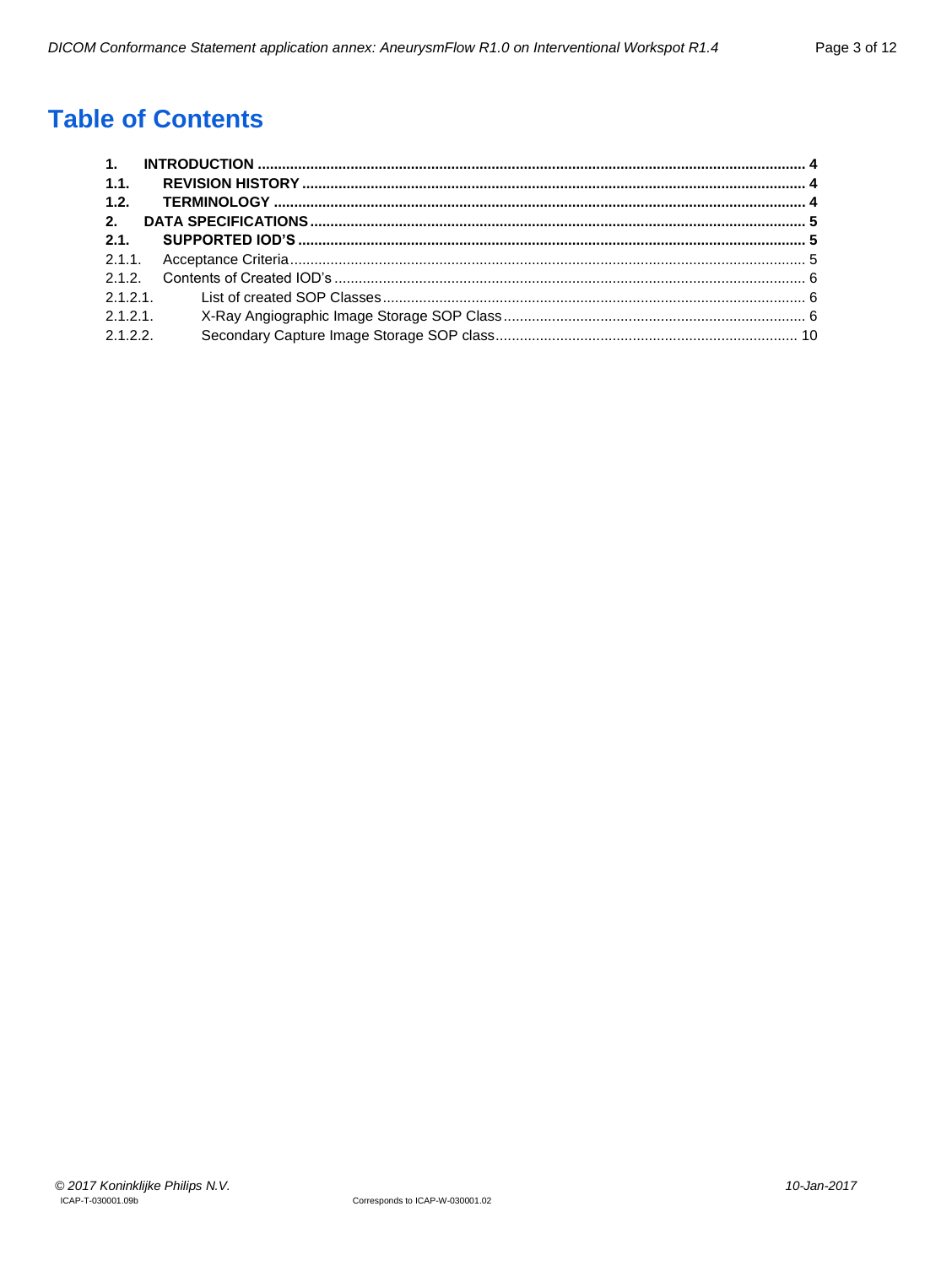# <span id="page-3-0"></span>**1. Introduction**

This DICOM Conformance Statement annex is applicable to the AneurysmFlow R1.0 for Interventional Workspot hosting platform, later referred to as AneurysmFlow

AneurysmFlow is a software tool intended to provide relevant information to the intervention list during cerebral aneurysm embolization treatment, based on quantification of blood flow changes.

AneurysmFlow is a software medical device and is intended to be used in combination with a Philips interventional X-ray system and 3DRA data

AneurysmFlow is a software product (Interventional Tool) that provides color coded and vector field representation of a digital subtraction angiography (DSA). It can quantify blood flow rates in the artery based on DSA and 3DRA data. It can visualize blood flow patterns in an aneurysm based on DSA data. It can also provide a side by side visual and quantitative comparison between two acquisitions.

# <span id="page-3-1"></span>**1.1. Revision History**

The revision history below provides dates and differences among individual document versions.

#### **Table 1: Revision History**

| <b>Document Version</b> | Date of Issue | <b>Status</b> | <b>Description</b>                                                                                |
|-------------------------|---------------|---------------|---------------------------------------------------------------------------------------------------|
| 00                      | 01-Mar-2016   | Authorized    | Initial Version for AneurysmFlow R1.0 on Interventional Workspot R1.4.x<br>where x is 0 or higher |
| 01                      | 17-Nov-2016   | Authorized    | <b>Editorial changes</b>                                                                          |
| 02                      | 10-Jan-2017   | Authorized    | Updated value for Manufacturer (0008, 0070) from "Philips Medical Systems" to<br>"Philips".       |

## <span id="page-3-2"></span>**1.2. Terminology**

| <b>DICOM</b> | Digital Imaging and Communications in Medicine |
|--------------|------------------------------------------------|
| <b>IOD</b>   | Information Object Definition                  |
| UID          | Unique Identifier                              |
| VR.          | <b>Value Representation</b>                    |
| <b>DSA</b>   | Digital Subtraction Angiography                |
| <b>MAFA</b>  | Mean Aneurysm Flow Amplitude                   |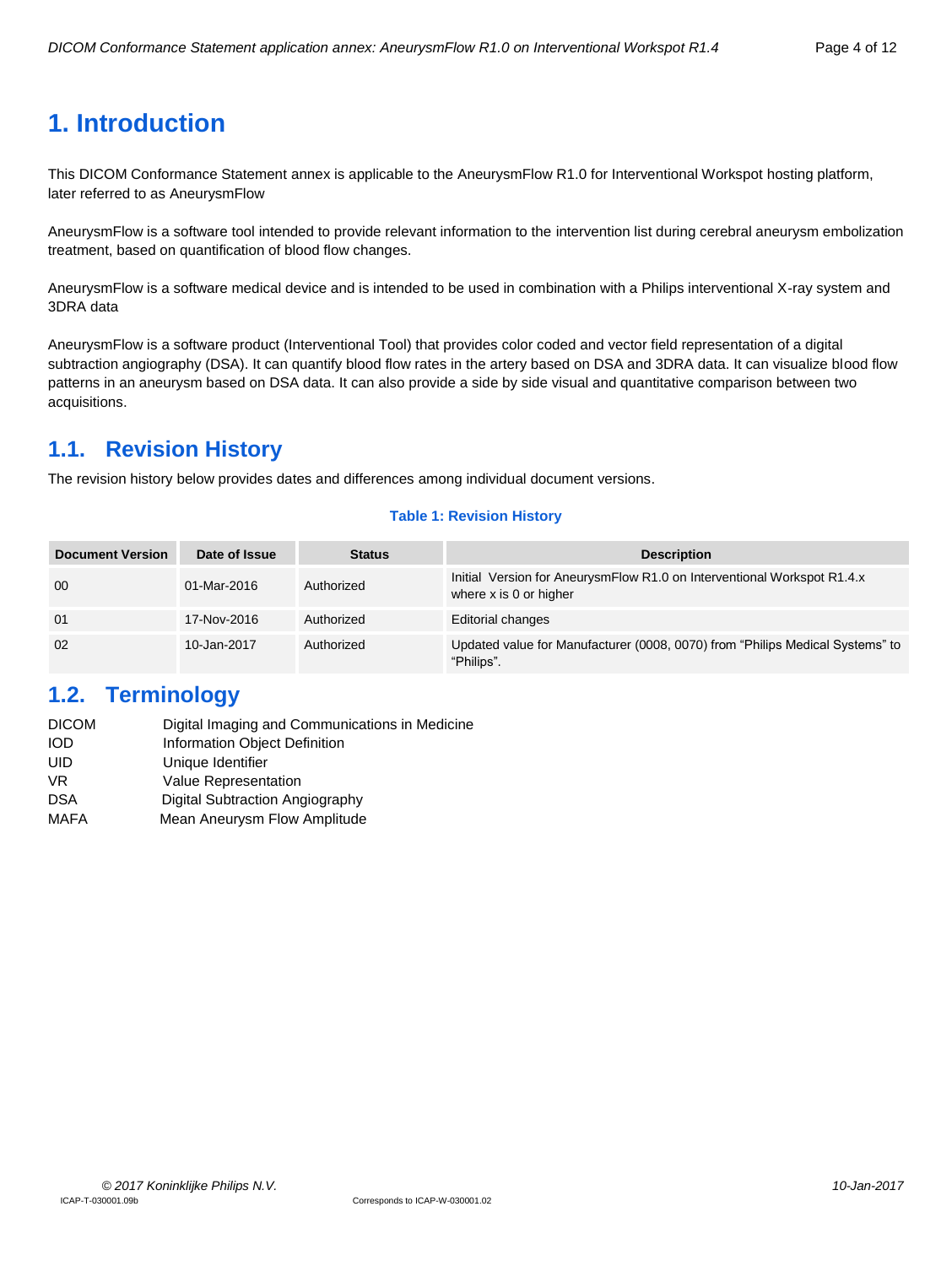# <span id="page-4-0"></span>**2. Data Specifications**

# <span id="page-4-1"></span>**2.1. Supported IOD's**

This section specifies each IOD accepted and / or created by AneurysmFlow.

- ACCEPTED The applicable IOD is accepted for storage in the repository of the hosting platform and supported for import in AneurysmFlow 1.0 for viewing and analysis.
- CREATED The AneurysmFlow 1.0 supports generation of derived data by using the applicable IOD and is able to store this data in the repository of the hosting platform.

#### **Table 2: Supported IOD's**

| <b>IOD</b>                                 | <b>Support</b>               |                 |                |
|--------------------------------------------|------------------------------|-----------------|----------------|
| <b>Name</b>                                | UID                          | <b>ACCEPTED</b> | <b>CREATED</b> |
| X-Ray Angiographic Image Storage SOP Class | 1.2.840.10008.5.1.4.1.1.12.1 | Yes             | Yes            |
| Secondary Capture Image Storage            | 1.2.840.10008.5.1.4.1.1.7    | No              | Yes            |

## <span id="page-4-2"></span>**2.1.1. Acceptance Criteria**

This section specifies the acceptance criteria applied by AneurysmFlow 1.0 to which a dataset should adhere before it can be imported into the application. This can be criteria on the highest level (e.g. data from a certain manufacturer or system model) or certain DICOM attributes mandatory to be present into the dataset holding a specific value. In case one or more Philips private attributes are required, then a list of supported Philips system models will be mentioned.

#### **Table 3: Accepted system models**

| <b>Manufacturer</b> | <b>Modality</b> | System Model Name(s) |
|---------------------|-----------------|----------------------|
| Not applicable      | Not applicable  | Not applicable       |

#### **Table 4: Accepted transfer syntaxes per IOD**

| <b>IOD</b>                                    |                              | <b>Transfer Syntax</b>                                                                                                                                                                                                                                                                                              |                                                                                                                                                                                                                          |  |  |
|-----------------------------------------------|------------------------------|---------------------------------------------------------------------------------------------------------------------------------------------------------------------------------------------------------------------------------------------------------------------------------------------------------------------|--------------------------------------------------------------------------------------------------------------------------------------------------------------------------------------------------------------------------|--|--|
| <b>UID</b><br><b>Name</b>                     |                              | <b>Name</b>                                                                                                                                                                                                                                                                                                         | <b>UID</b>                                                                                                                                                                                                               |  |  |
| X-Ray Angiographic Image<br>Storage SOP Class | 1.2.840.10008.5.1.4.1.1.12.1 | Implicit VR Little Endian<br>Explicit VR Big Endian<br><b>Explicit VR Little Endian</b><br>JPEG 2000 Image Compression<br>JPEG 2000 Image Compression (Lossless Only)<br>JPEG Baseline (Process 1)<br>JPEG Extended (Process 2 & 4)<br>JPEG Lossless, Non-Hierarchical, FOP (Process<br>(14)<br><b>RLE Lossless</b> | 1.2.840.10008.1.2<br>1.2.840.10008.1.2.2<br>1.2.840.10008.1.2.1<br>1.2.840.10008.1.2.4.91<br>1.2.840.10008.1.2.4.90<br>1.2.840.10008.1.2.4.50<br>1.2.840.10008.1.2.4.51<br>1.2.840.10008.1.2.4.70<br>1.2.840.10008.1.2.5 |  |  |

#### **Table 5: Accepted attribute values**

| <b>Attribute Name</b> | <b>Attribute Number</b> | Values / Comments |
|-----------------------|-------------------------|-------------------|
| Not applicable        | Not applicable          | Not applicable    |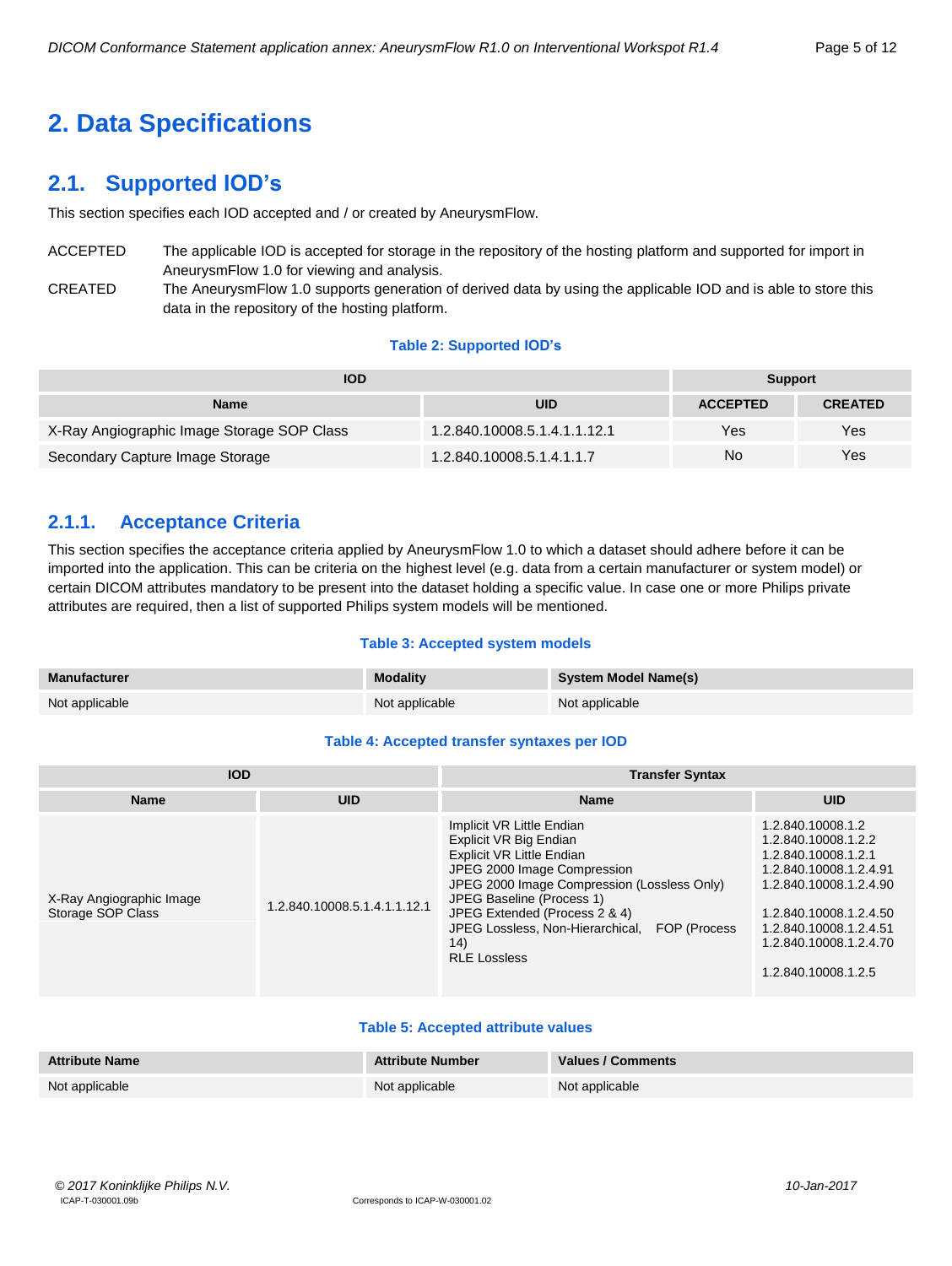# <span id="page-5-0"></span>**2.1.2. Contents of Created IOD's**

This section specifies in detail the attribute contents of created data objects. Attributes are grouped together by its corresponding module as specified by DICOM standard. Philips private attributes are excluded for specification.

Abbreviations used in the Module table for the column "Presence of Value" are:

- ALWAYS The attribute is always present with a value
- EMPTY The attribute is always present without any value (attribute sent zero length)
- VNAP The attribute is always present and its Value is Not Always Present (attribute sent zero length if no value is present)
- ANAP The attribute is present under specified condition if present then it will always have a value

The abbreviations used in the Module table for the column "Source" are:

- AUTO The attribute value is generated automatically CONFIG The attribute value source is a configurable parameter COPY The attribute value source is another SOP instance FIXED The attribute value is hard-coded in the application IMPLICIT The attribute value source is a user-implicit setting
- MPPS The attribute value is the same as that use for Modality Performed Procedure Step
- MWL The attribute value source is a Modality Worklist
- <span id="page-5-1"></span>USER The attribute value source is explicit user input

#### **2.1.2.1. List of created SOP Classes**

#### **Table 6: List of created SOP Classes**

| <b>SOP Class Name</b>                      | <b>SOP Class UID</b>         |
|--------------------------------------------|------------------------------|
| X-Ray Angiographic Image Storage SOP Class | 1.2.840.10008.5.1.4.1.1.12.1 |
| Secondary Capture Image Storage SOP Class  | 1.2.840.10008.5.1.4.1.1.7    |

#### **2.1.2.1. X-Ray Angiographic Image Storage SOP Class**

#### **Table 7: IOD of Created X-Ray Angiographic Image Storage Instances**

<span id="page-5-2"></span>

| <b>Information Entity</b> | <b>Module</b>                         | <b>Presence Of Module</b> |
|---------------------------|---------------------------------------|---------------------------|
| Patient                   | <b>Patient Module</b>                 | <b>ALWAYS</b>             |
| Study                     | General Study Module                  | <b>ALWAYS</b>             |
| Series                    | <b>General Series Module</b>          | <b>ALWAYS</b>             |
| Equipment                 | <b>General Equipment Module</b>       | <b>ALWAYS</b>             |
| Image                     | General Image Module                  | <b>ALWAYS</b>             |
|                           | Image Pixel Module                    | <b>ALWAYS</b>             |
|                           | Cine Module                           | <b>ALWAYS</b>             |
|                           | <b>Multi-Frame Module</b>             | <b>ALWAYS</b>             |
|                           | <b>Display Shutter Module</b>         | <b>ALWAYS</b>             |
|                           | X-Ray Image Module                    | <b>ALWAYS</b>             |
|                           | X-Ray Acquisition Module              | <b>ALWAYS</b>             |
|                           | X-Ray Table Module                    | <b>ALWAYS</b>             |
|                           | <b>XA Positioner Module</b>           | <b>ALWAYS</b>             |
|                           | DX Detector Module                    | <b>ALWAYS</b>             |
|                           | <b>VOI LUT Module</b>                 | <b>ALWAYS</b>             |
|                           | SOP Common Module                     | <b>ALWAYS</b>             |
|                           | Extended DICOM and private attributes | <b>OPTIONAL</b>           |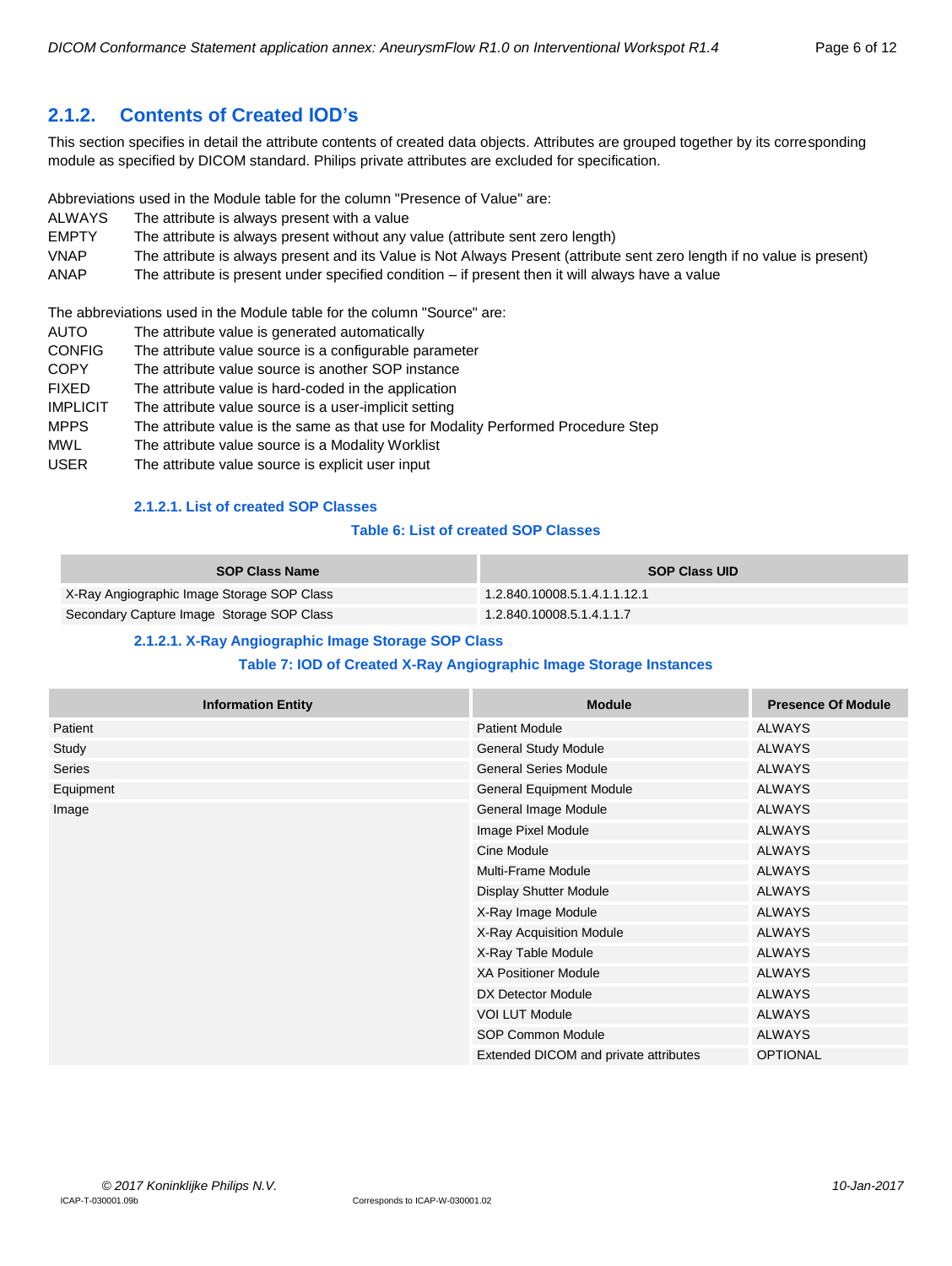#### **Table 8: Patient Module**

| <b>Attribute Name</b> | Tag       | <b>VR</b> | Value | <b>Presence of Value</b> | <b>Source</b> | <b>Comment</b> |
|-----------------------|-----------|-----------|-------|--------------------------|---------------|----------------|
| Patient's Name        | 0010,0010 | <b>PN</b> |       | <b>VNAP</b>              |               |                |
| Patient ID            | 0010,0020 | LO.       |       | <b>VNAP</b>              |               |                |
| Patient's Birth Date  | 0010,0030 | DA        |       | <b>VNAP</b>              |               |                |
| Patient's Sex         | 0010,0040 | CS        |       | <b>VNAP</b>              |               |                |

#### **Table 9: General Study Module**

| <b>Attribute Name</b>      | Tag       | <b>VR</b> | Value | <b>Presence of Value</b> | <b>Source</b> | <b>Comment</b> |
|----------------------------|-----------|-----------|-------|--------------------------|---------------|----------------|
| <b>Study Date</b>          | 0008,0020 | DA        |       | <b>VNAP</b>              |               |                |
| <b>Study Time</b>          | 0008,0030 | <b>TM</b> |       | <b>VNAP</b>              |               |                |
| <b>Accession Number</b>    | 0008,0050 | <b>SH</b> |       | <b>VNAP</b>              |               |                |
| Referring Physician's Name | 0008,0090 | <b>PN</b> |       | <b>VNAP</b>              |               |                |
| Study Instance UID         | 0020,000D | - UI      |       | ALWAYS                   |               |                |
| Study ID                   | 0020,0010 | <b>SH</b> |       | <b>VNAP</b>              |               |                |

#### **Table 10: General Series Module**

| <b>Attribute Name</b>               | Tag       | <b>VR</b> | Value | <b>Presence of Value</b> | <b>Source</b> | <b>Comment</b> |
|-------------------------------------|-----------|-----------|-------|--------------------------|---------------|----------------|
| Series Date                         | 0008,0021 | DA        |       | ANAP                     |               |                |
| Series Time                         | 0008,0031 | <b>TM</b> |       | <b>ANAP</b>              |               |                |
| Modality                            | 0008,0060 | <b>CS</b> |       | <b>ALWAYS</b>            |               |                |
| Series Description                  | 0008,103E | LO        |       | ANAP                     |               |                |
| Performing Physician's Name         | 0008,1050 | <b>PN</b> |       | <b>ANAP</b>              |               |                |
| <b>Related Series Sequence</b>      | 0008,1250 | SQ.       |       | ANAP                     |               |                |
| >Study Instance UID                 | 0020,000D | UI        |       | <b>ALWAYS</b>            |               |                |
| >Series Instance UID                | 0020,000E | UI        |       | <b>ALWAYS</b>            |               |                |
| >Purpose of Reference Code Sequence | 0040,A170 | SQ        |       | <b>VNAP</b>              |               |                |
| Series Instance UID                 | 0020,000E | UI        |       | <b>ALWAYS</b>            |               |                |
| Series Number                       | 0020,0011 | <b>IS</b> |       | <b>VNAP</b>              |               |                |
| Performed Procedure Step Start Date | 0040,0244 | <b>DA</b> |       | <b>ANAP</b>              |               |                |
| Performed Procedure Step Start Time | 0040,0245 | <b>TM</b> |       | ANAP                     |               |                |
| Performed Procedure Step ID         | 0040,0253 | <b>SH</b> |       | ANAP                     |               |                |

#### **Table 11: General Equipment Module**

| <b>Attribute Name</b>     | Tag       | <b>VR</b> | Value                      | <b>Presence of Value</b> | <b>Source</b> | <b>Comment</b>                                       |
|---------------------------|-----------|-----------|----------------------------|--------------------------|---------------|------------------------------------------------------|
| Manufacturer              | 0008,0070 | LO        | <b>Philips</b>             | <b>ALWAYS</b>            | <b>FIXED</b>  |                                                      |
| <b>Institution Name</b>   | 0008,0080 | LO        |                            | <b>VNAP</b>              | <b>AUTO</b>   |                                                      |
| <b>Station Name</b>       | 0008,1010 | <b>SH</b> |                            |                          |               |                                                      |
| Manufacturer's Model Name | 0008,1090 | LO        | Interventional<br>Workspot | <b>ALWAYS</b>            | <b>CONFIG</b> |                                                      |
| Device Serial Number      | 0018,1000 |           |                            |                          |               |                                                      |
| Software Versions         | 0018,1020 | LO.       | 1.4.x                      | <b>ALWAYS</b>            | <b>CONFIG</b> | where "x" is the detailed<br>application SW version. |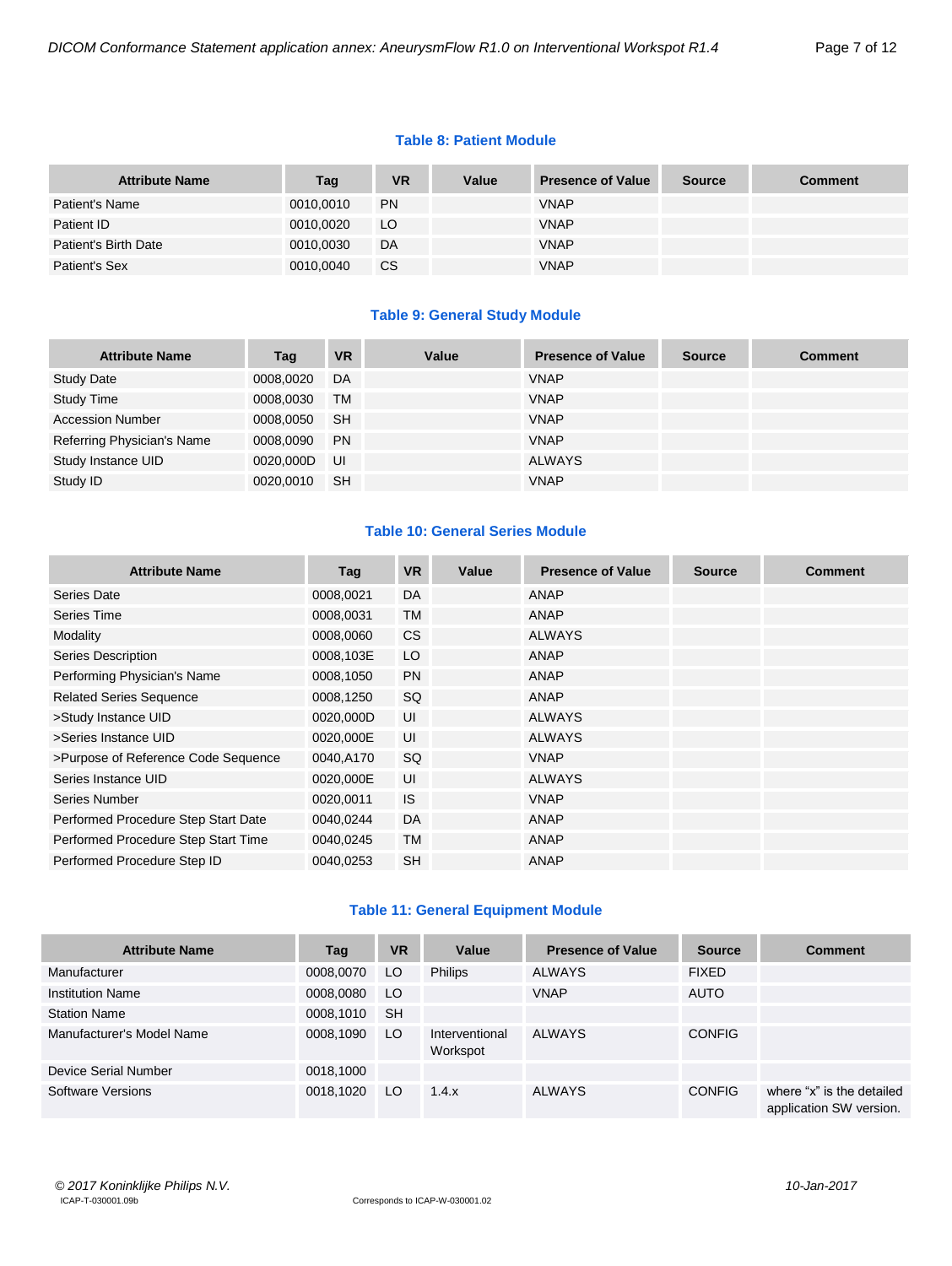| <b>Attribute Name</b>       | Tag       | <b>VR</b> | Value | <b>Presence of Value</b> | <b>Source</b> | <b>Comment</b> |
|-----------------------------|-----------|-----------|-------|--------------------------|---------------|----------------|
| Image Type                  | 0008,0008 | <b>CS</b> |       | <b>ANAP</b>              |               |                |
| <b>Acquisition Date</b>     | 0008,0022 | DA        |       | <b>ANAP</b>              |               |                |
| <b>Content Date</b>         | 0008,0023 | DA        |       | <b>VNAP</b>              |               |                |
| <b>Acquisition Time</b>     | 0008,0032 | <b>TM</b> |       | <b>ANAP</b>              |               |                |
| <b>Content Time</b>         | 0008,0033 | <b>TM</b> |       | <b>VNAP</b>              |               |                |
| <b>Instance Number</b>      | 0020,0013 | <b>IS</b> |       | <b>VNAP</b>              |               |                |
| <b>Patient Orientation</b>  | 0020,0020 | <b>CS</b> |       | <b>ANAP</b>              |               |                |
| Lossy Image Compression     | 0028,2110 | <b>CS</b> |       | ANAP                     |               |                |
| Icon Image Sequence         | 0088,0200 | SQ        |       | <b>ANAP</b>              |               |                |
| >Samples per Pixel          | 0028,0002 | <b>US</b> |       | <b>ALWAYS</b>            |               |                |
| >Photometric Interpretation | 0028,0004 | <b>CS</b> |       | <b>ALWAYS</b>            |               |                |
| >Rows                       | 0028,0010 | <b>US</b> |       | <b>ALWAYS</b>            |               |                |
| >Columns                    | 0028,0011 | <b>US</b> |       | <b>ALWAYS</b>            |               |                |
| >Bits Allocated             | 0028,0100 | <b>US</b> |       | <b>ALWAYS</b>            |               |                |
| >Bits Stored                | 0028,0101 | <b>US</b> |       | <b>ALWAYS</b>            |               |                |
| >High Bit                   | 0028,0102 | <b>US</b> |       | <b>ALWAYS</b>            |               |                |
| >Pixel Representation       | 0028,0103 | <b>US</b> |       | <b>ALWAYS</b>            |               |                |
| >Pixel Data                 | 7FE0,0010 | OW/OB     |       | <b>ANAP</b>              |               |                |

#### **Table 12: General Image Module**

#### **Table 13: Image Pixel Module**

| <b>Attribute Name</b>       | Tag       | <b>VR</b>       | Value | <b>Presence of Value</b> | <b>Source</b> | <b>Comment</b> |
|-----------------------------|-----------|-----------------|-------|--------------------------|---------------|----------------|
| Samples per Pixel           | 0028,0002 | US <sub>1</sub> |       | <b>ALWAYS</b>            |               |                |
| Photometric Interpretation  | 0028,0004 | CS.             |       | <b>ALWAYS</b>            |               |                |
| Rows                        | 0028,0010 | US.             |       | <b>ALWAYS</b>            |               |                |
| Columns                     | 0028,0011 | US.             |       | <b>ALWAYS</b>            |               |                |
| <b>Bits Allocated</b>       | 0028,0100 | US.             |       | <b>ALWAYS</b>            |               |                |
| <b>Bits Stored</b>          | 0028,0101 | US.             |       | <b>ALWAYS</b>            |               |                |
| High Bit                    | 0028,0102 | US.             |       | <b>ALWAYS</b>            |               |                |
| <b>Pixel Representation</b> | 0028,0103 | US.             |       | <b>ALWAYS</b>            |               |                |
| Pixel Data                  | 7FE0.0010 | OB/OW           |       | <b>VNAP</b>              |               |                |

### **Table 14: Cine Module**

| <b>Attribute Name</b> | Tag       | <b>VR</b>   | Value | <b>Presence of Value</b> | <b>Source</b> | <b>Comment</b> |
|-----------------------|-----------|-------------|-------|--------------------------|---------------|----------------|
| Cine Rate             | 0018.0040 | <b>I</b> IS |       | <b>ANAP</b>              |               |                |
| Frame Time            | 0018,1063 | <b>DS</b>   |       | <b>ALWAYS</b>            |               |                |

#### **Table 15: Multi-Frame Module**

| <b>Attribute Name</b>          | Taq       | <b>VR</b> | Value | <b>Presence of Value</b> | <b>Source</b> | <b>Comment</b> |
|--------------------------------|-----------|-----------|-------|--------------------------|---------------|----------------|
| Number of Frames               | 0028.0008 | - IS      |       | <b>ALWAYS</b>            |               |                |
| <b>Frame Increment Pointer</b> | 0028,0009 | - AT      |       | <b>ALWAYS</b>            |               |                |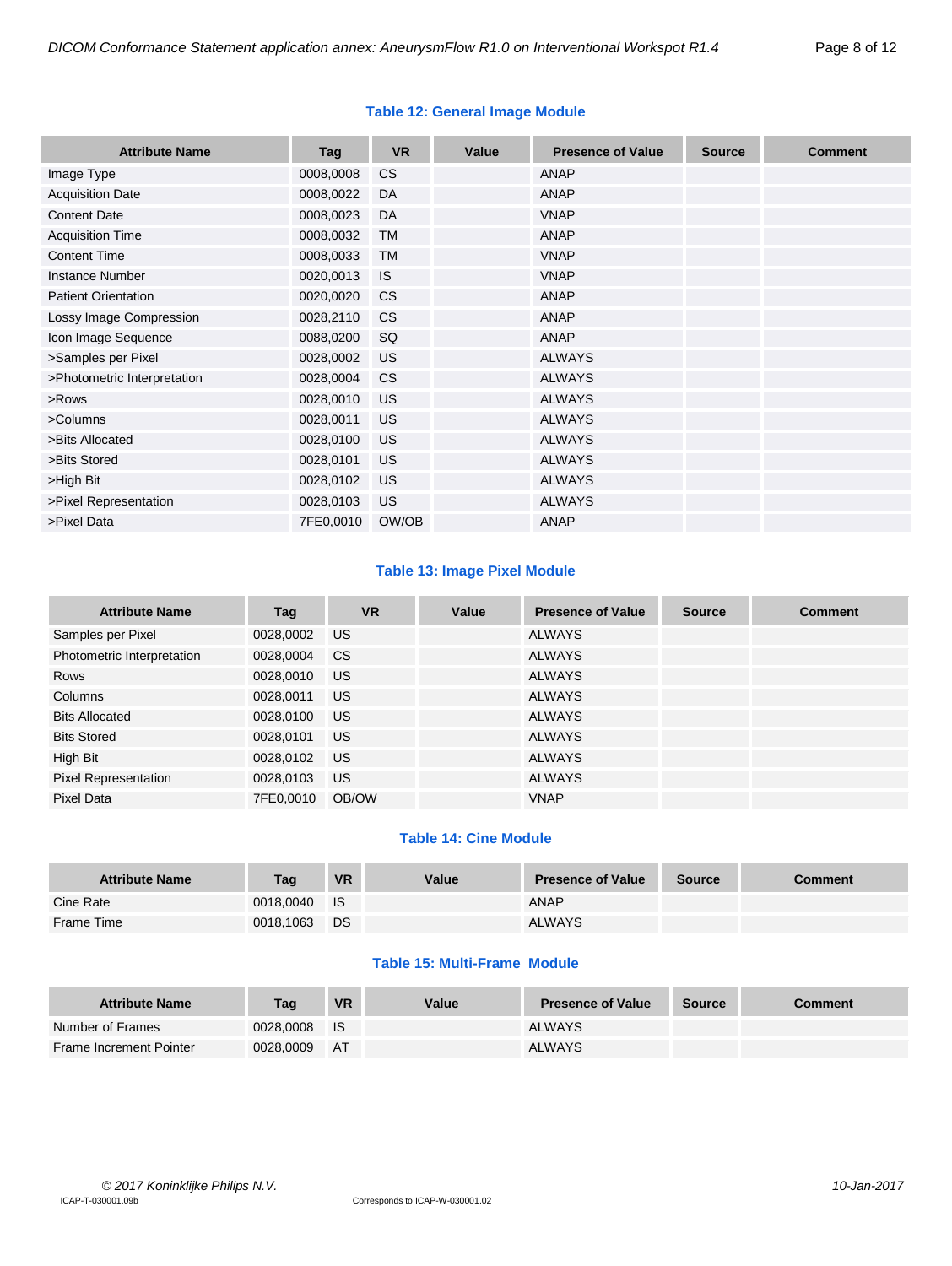#### **Table 16: Display Shutter Module**

| <b>Attribute Name</b>              | Tag       | VR        | Value | <b>Presence of Value</b> | <b>Source</b> | <b>Comment</b> |
|------------------------------------|-----------|-----------|-------|--------------------------|---------------|----------------|
| <b>Shutter Shape</b>               | 0018.1600 | <b>CS</b> |       | <b>ALWAYS</b>            |               |                |
| Shutter Left Vertical Edge         | 0018,1602 | <b>IS</b> |       | <b>ALWAYS</b>            |               |                |
| <b>Shutter Right Vertical Edge</b> | 0018.1604 | <b>IS</b> |       | <b>ALWAYS</b>            |               |                |
| Shutter Upper Horizontal Edge      | 0018,1606 | ⊟ IS.     |       | <b>ALWAYS</b>            |               |                |
| Shutter Lower Horizontal Edge      | 0018,1608 | ⊟S.       |       | <b>ALWAYS</b>            |               |                |

#### **Table 17: X-Ray Image Module**

| <b>Attribute Name</b>               | Tag       | <b>VR</b>     | Value | <b>Presence of Value</b> | <b>Source</b> | <b>Comment</b> |
|-------------------------------------|-----------|---------------|-------|--------------------------|---------------|----------------|
| Image Type                          | 0008,0008 | <b>CS</b>     |       | <b>ALWAYS</b>            |               |                |
| Samples per Pixel                   | 0028,0002 | US            |       | <b>ALWAYS</b>            |               |                |
| Photometric Interpretation          | 0028,0004 | <sub>CS</sub> |       | <b>ALWAYS</b>            |               |                |
| Frame Increment Pointer             | 0028,0009 | AT            |       | <b>ALWAYS</b>            |               |                |
| <b>Bits Allocated</b>               | 0028,0100 | <b>US</b>     |       | <b>ALWAYS</b>            |               |                |
| <b>Bits Stored</b>                  | 0028.0101 | US            |       | <b>ALWAYS</b>            |               |                |
| High Bit                            | 0028,0102 | <b>US</b>     |       | <b>ALWAYS</b>            |               |                |
| <b>Pixel Representation</b>         | 0028.0103 | <b>US</b>     |       | <b>ALWAYS</b>            |               |                |
| <b>Pixel Intensity Relationship</b> | 0028,1040 | <sub>CS</sub> |       | <b>ALWAYS</b>            |               |                |
| Lossy Image Compression             | 0028.2110 | <b>CS</b>     |       | <b>ALWAYS</b>            |               |                |

#### **Table 18: X-Ray Acquisition Module**

| <b>Attribute Name</b>    | Tag          | <b>VR</b> | Value | <b>Presence of Value</b> | <b>Source</b> | <b>Comment</b> |
|--------------------------|--------------|-----------|-------|--------------------------|---------------|----------------|
| <b>KVP</b>               | 0018,0060    | <b>DS</b> |       | <b>VNAP</b>              |               |                |
| Exposure Time            | 0018,1150 IS |           |       | <b>VNAP</b>              |               |                |
| <b>Radiation Setting</b> | 0018,1155 CS |           |       | <b>ALWAYS</b>            |               |                |
| Imager Pixel Spacing     | 0018,1164    | DS        |       | ANAP                     |               |                |
| Pixel Spacing            | 0028,0030    | DS        |       | <b>ALWAYS</b>            |               |                |

#### **Table 19: X-Ray Table Module**

| <b>Attribute Name</b> | Tag       | <b>VR</b> | Value | <b>Presence of Value</b> | <b>Source</b> | <b>Comment</b> |
|-----------------------|-----------|-----------|-------|--------------------------|---------------|----------------|
| <b>Table Motion</b>   | 0018.1134 | <b>DS</b> |       | <b>VNAP</b>              |               |                |
| Table Angle           | 0018,1138 | <b>DS</b> |       | <b>ANAP</b>              |               |                |

#### **Table 20: XA Positioner Module**

| <b>Attribute Name</b>                        | Tag       | <b>VR</b> | Value | <b>Presence of Value</b> | <b>Source</b> | <b>Comment</b> |
|----------------------------------------------|-----------|-----------|-------|--------------------------|---------------|----------------|
| Distance Source to Patient                   | 0018.1111 | <b>DS</b> |       | ANAP                     |               |                |
| Distance Source to Patient                   | 0018.1111 | <b>DS</b> |       | ANAP                     |               |                |
| <b>Positioner Motion</b>                     | 0018,1500 | <b>CS</b> |       | <b>VNAP</b>              |               |                |
| <b>Positioner Primary Angle</b>              | 0018,1510 | <b>DS</b> |       | <b>VNAP</b>              |               |                |
| <b>Positioner Secondary Angle</b>            | 0018.1511 | <b>DS</b> |       | <b>VNAP</b>              |               |                |
| <b>Positioner Primary Angle</b><br>Increment | 0018.1520 | <b>DS</b> |       | <b>VNAP</b>              |               |                |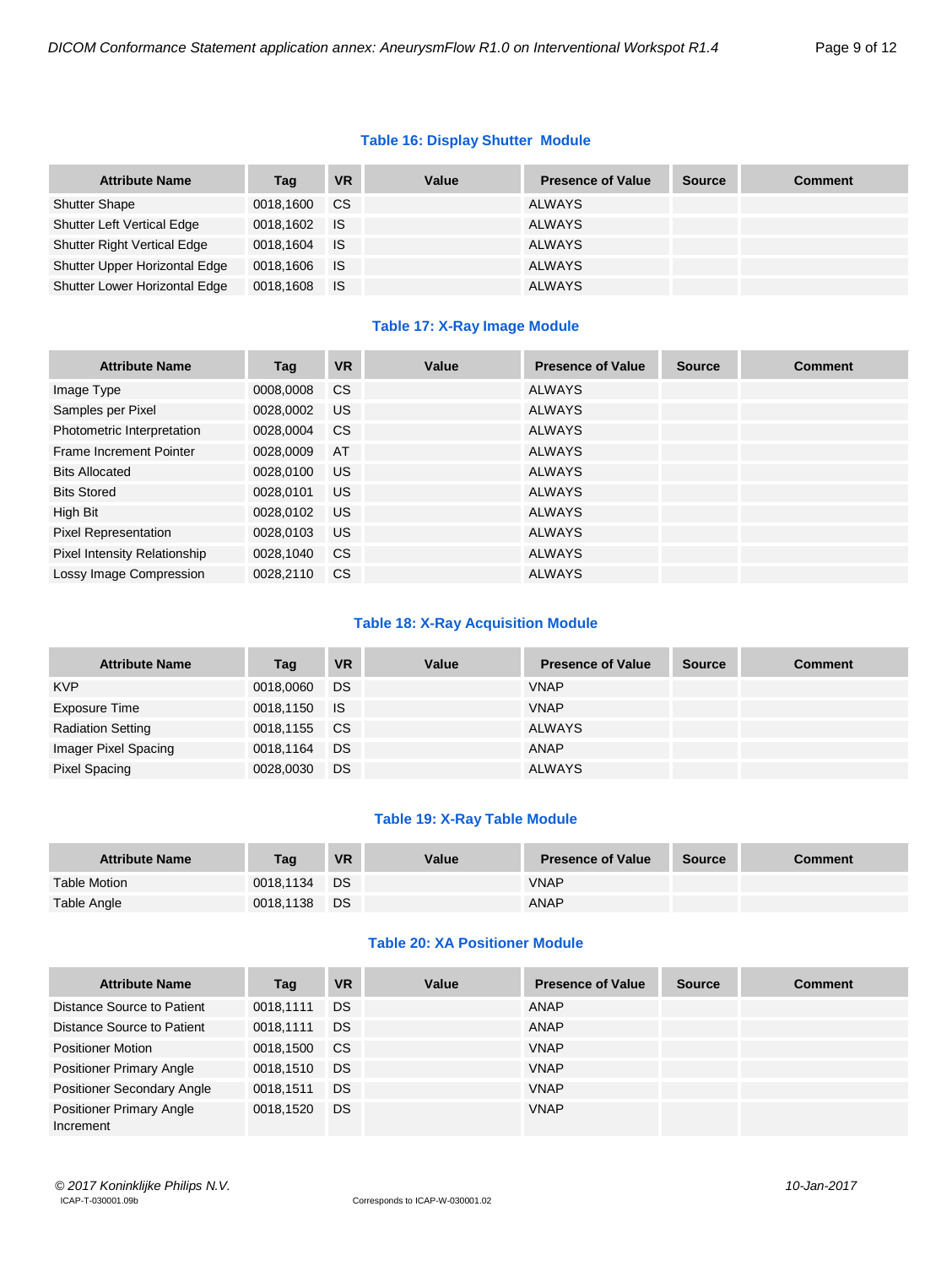| <b>Positioner Secondary Angle</b> | 0018,1521 | <b>DS</b> | <b>VNAP</b> |  |
|-----------------------------------|-----------|-----------|-------------|--|
| Increment                         |           |           |             |  |

#### **Table 21: DX Detector Module**

| <b>Attribute Name</b> | Taq       | <b>VR</b> | Value | <b>Presence of Value</b> | <b>Source</b> | <b>Comment</b> |
|-----------------------|-----------|-----------|-------|--------------------------|---------------|----------------|
| Imager Pixel Spacing  | 0018.1164 | DS        |       | <b>ALWAYS</b>            |               |                |
| Pixel Spacing         | 0028,0030 | <b>DS</b> |       | <b>ALWAYS</b>            |               |                |

#### **Table 22: VOI LUT Module**

| <b>Attribute Name</b> | Taq       | <b>VR</b> | Value | <b>Presence of Value</b> | <b>Source</b> | <b>Comment</b> |
|-----------------------|-----------|-----------|-------|--------------------------|---------------|----------------|
| <b>Window Center</b>  | 0028.1050 | DS.       |       | <b>ALWAYS</b>            |               |                |
| Window Width          | 0028.1051 | <b>DS</b> |       | <b>ALWAYS</b>            |               |                |

#### **Table 23: SOP Common Module**

| <b>Attribute Name</b>  | Tag       | <b>VR</b> | Value                            | <b>Presence of Value</b> | <b>Source</b> | <b>Comment</b> |
|------------------------|-----------|-----------|----------------------------------|--------------------------|---------------|----------------|
| Instance Creation Date | 0008.0012 | DA        |                                  | ANAP                     |               |                |
| Instance Creation Time | 0008,0013 | <b>TM</b> |                                  | ANAP                     |               |                |
| SOP Class UID          | 0008,0016 | UI        | 1.2.840.10008.5.1.4.1.1.<br>12.1 | <b>ALWAYS</b>            |               |                |
| SOP Instance UID       | 0008.0018 | UI        |                                  | <b>ALWAYS</b>            |               |                |
| Instance Number        | 0020,0013 | <b>IS</b> |                                  | <b>ANAP</b>              |               |                |

#### **Table 24: Extended DICOM and private attributes for X-Ray Angiographic Image Storage SOP Class**

| <b>Attribute Name</b>                  | Tag       | <b>VR</b> | Value      | <b>Presence of Value</b> | <b>Source</b> | <b>Comment</b> |
|----------------------------------------|-----------|-----------|------------|--------------------------|---------------|----------------|
| <b>Conversion Type</b>                 | 0008.0064 | <b>CS</b> | <b>WSD</b> | <b>ANAP</b>              | <b>AUTO</b>   |                |
| <b>Table Horizontal Rotation Angle</b> | 0018,9469 | FL        |            | <b>ANAP</b>              |               |                |
| Table Cradle Tilt Angle                | 0018.9471 | <b>FL</b> |            | ANAP                     |               |                |
| <b>Application Version</b>             | 0018,9525 | LO        |            | ANAP                     |               |                |
| Frame Of Reference UID                 | 0020.0013 | IJI       |            | <b>ANAP</b>              |               |                |
| Position Reference Indicator           | 0020,1040 | LO        |            | ANAP                     |               |                |
| Requested Procedure ID                 | 0040.1001 | <b>SH</b> |            | <b>ANAP</b>              |               |                |

#### **2.1.2.2. Secondary Capture Image Storage SOP class**

#### **Table 25: IOD of Created Secondary Capture Image Storage SOP Class Instances**

<span id="page-9-0"></span>

| <b>Information Entity</b> | <b>Module</b>                   | <b>Presence Of Module</b> |
|---------------------------|---------------------------------|---------------------------|
| Patient                   | <b>Patient Module</b>           | <b>ALWAYS</b>             |
| Study                     | <b>General Study Module</b>     | <b>ALWAYS</b>             |
| <b>Series</b>             | <b>General Series Module</b>    | ALWAYS                    |
| Equipment                 | <b>General Equipment Module</b> | <b>CONDITIONAL</b>        |
|                           | <b>SC Equipment Module</b>      | <b>ALWAYS</b>             |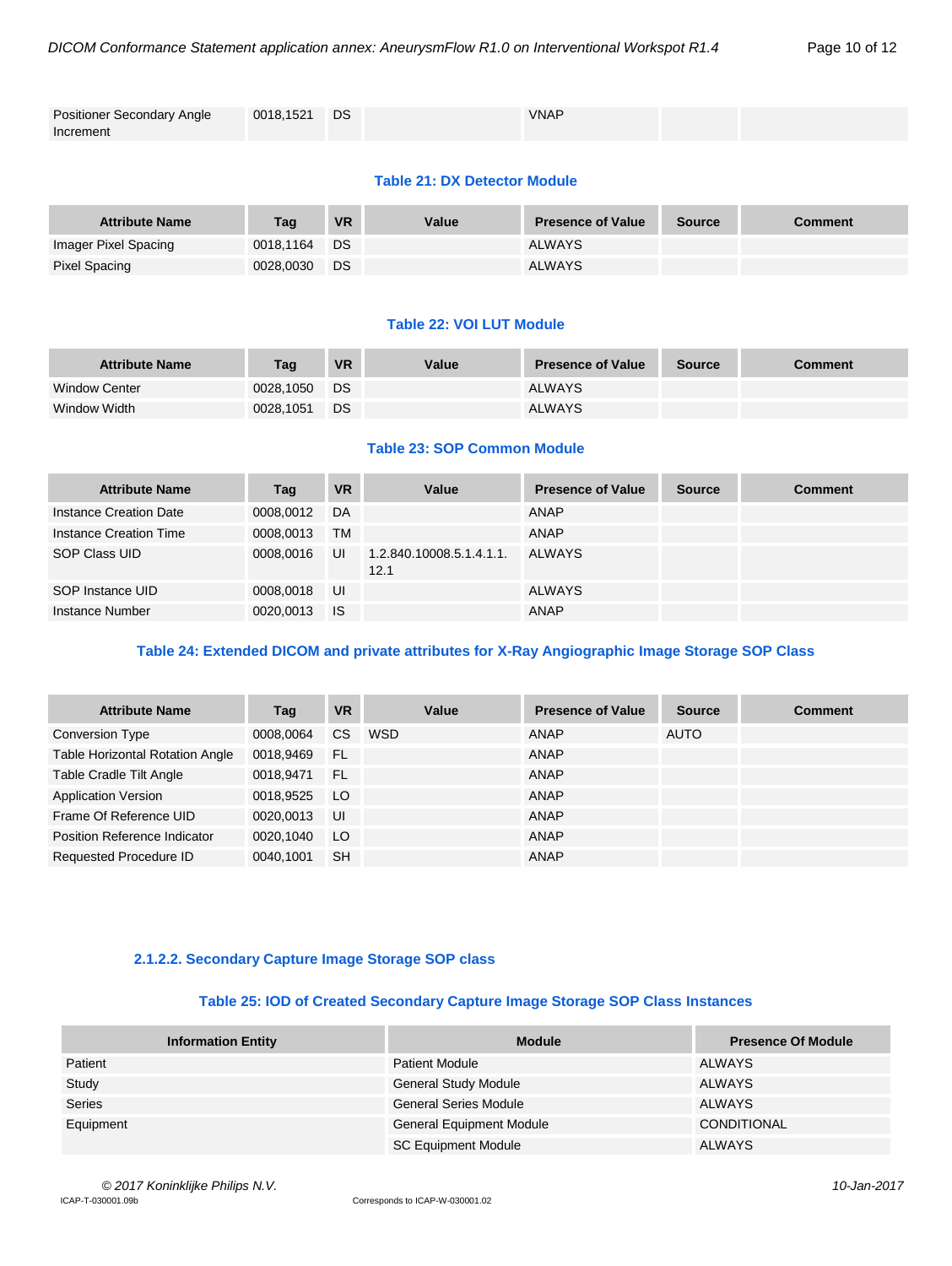| Image | General Image Module                  | <b>ALWAYS</b> |
|-------|---------------------------------------|---------------|
|       | Image Pixel Module                    | ALWAYS        |
|       | SOP Common Module                     | <b>ALWAYS</b> |
|       | Extended DICOM and private attributes | CONDITIONAL   |

#### **Table 26: Patient Module**

| <b>Attribute Name</b> | Tag       | <b>VR</b> | Value | <b>Presence of Value</b> | Source      | <b>Comment</b> |
|-----------------------|-----------|-----------|-------|--------------------------|-------------|----------------|
| Patient's Name        | 0010,0010 | <b>PN</b> |       | <b>ALWAYS</b>            | <b>AUTO</b> |                |
| Patient ID            | 0010.0020 | LO        |       | <b>ALWAYS</b>            | <b>AUTO</b> |                |
| Patient's Birth Date  | 0010,0030 | DA        |       | <b>ALWAYS</b>            | <b>AUTO</b> |                |
| Patient's Sex         | 0010,0040 | CS        |       | <b>ALWAYS</b>            | <b>AUTO</b> |                |

#### **Table 27: General Study Module**

| <b>Attribute Name</b>      | Tag       | <b>VR</b> | Value | <b>Presence of Value</b> | <b>Source</b> | <b>Comment</b> |
|----------------------------|-----------|-----------|-------|--------------------------|---------------|----------------|
| <b>Study Date</b>          | 0008,0020 | DA        |       | <b>ALWAYS</b>            | <b>AUTO</b>   |                |
| <b>Study Time</b>          | 0008,0030 | <b>TM</b> |       | <b>ALWAYS</b>            | <b>AUTO</b>   |                |
| <b>Accession Number</b>    | 0008.0050 | <b>SH</b> |       | <b>VNAP</b>              |               |                |
| Referring Physician's Name | 0008,0090 | <b>PN</b> |       | <b>VNAP</b>              | <b>AUTO</b>   |                |
| Study Instance UID         | 0020,000D | UI        |       | <b>ALWAYS</b>            | <b>AUTO</b>   |                |
| Study ID                   | 0020.0010 | <b>SH</b> |       | <b>ALWAYS</b>            | <b>AUTO</b>   |                |

#### **Table 28: General Series Module**

| <b>Attribute Name</b>               | Tag       | <b>VR</b> | Value | <b>Presence of Value</b> | <b>Source</b> | <b>Comment</b> |
|-------------------------------------|-----------|-----------|-------|--------------------------|---------------|----------------|
| Series Date                         | 0008,0021 | DA        |       | <b>ALWAYS</b>            | <b>AUTO</b>   |                |
| Series Time                         | 0008,0031 | <b>TM</b> |       | <b>ALWAYS</b>            | <b>AUTO</b>   |                |
| Modality                            | 0008,0060 | <b>CS</b> |       | <b>ALWAYS</b>            | <b>AUTO</b>   |                |
| Series Instance UID                 | 0020,000E | UI        |       | <b>ALWAYS</b>            | <b>AUTO</b>   |                |
| Series Number                       | 0020,0011 | <b>IS</b> |       | <b>VNAP</b>              | <b>AUTO</b>   |                |
| <b>Related Series Sequence</b>      | 0008,1250 | SQ        |       | <b>VNAP</b>              |               |                |
| >Study Instance UID                 | 0020,000D | UI        |       | <b>ALWAYS</b>            |               |                |
| >Series Instance UID                | 0020,000E | UI        |       | <b>ALWAYS</b>            |               |                |
| >Purpose of Reference Code Sequence | 0040.A170 | <b>SQ</b> |       | <b>EMPTY</b>             |               |                |

#### **Table 29: General Equipment Module**

| <b>Attribute Name</b>     | Tag       | <b>VR</b> | Value                      | <b>Presence of Value</b> | <b>Source</b> | <b>Comment</b>                                          |
|---------------------------|-----------|-----------|----------------------------|--------------------------|---------------|---------------------------------------------------------|
| Manufacturer              | 0008,0070 | LO.       | <b>Philips</b>             | <b>ALWAYS</b>            | <b>FIXED</b>  |                                                         |
| <b>Institution Name</b>   | 0008,0080 | LO        |                            | <b>VNAP</b>              | <b>AUTO</b>   |                                                         |
| Manufacturer's Model Name | 0008.1090 | LO        | Interventional<br>Workspot | <b>ALWAYS</b>            | <b>CONFIG</b> |                                                         |
| Device Serial Number      | 0018,1000 |           |                            | <b>ANAP</b>              |               |                                                         |
| Software Versions         | 0018.1020 | LO.       | 1.4.x                      | <b>ALWAYS</b>            | <b>CONFIG</b> | where "x" is the<br>detailed application<br>SW version. |

#### **Table 30 : SC Equipment Module**

| <b>Attribute Name</b> | Taq       | VR.     | Value | <b>Presence of Value</b> | <b>Source</b> | Comment |
|-----------------------|-----------|---------|-------|--------------------------|---------------|---------|
| Modality              | 0008.0060 | ົ<br>౿ు |       | <b>ANAP</b>              |               |         |